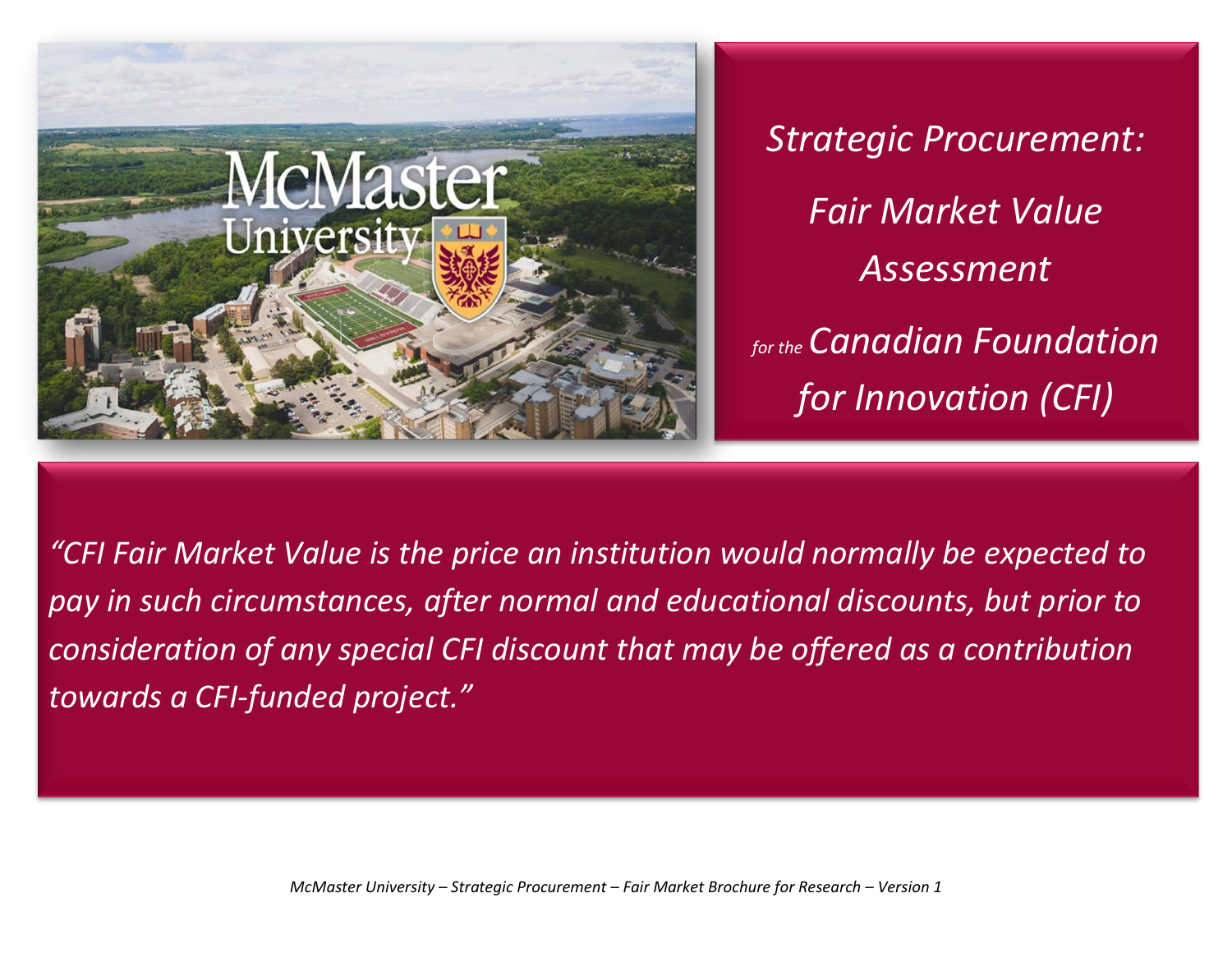### **Risk Management Matrix (RMM)**

McMaster University exercises a 'case by case' risk-based approach for all CFI projects and other grant funding agencies. The department of Strategic Procurement, along with Research Finance, conduct thorough reviews and audits to ensure compliance in accordance to CFI terms and conditions. Each department evaluates the information presented and sets strategies to mitigate risk to the University. Based on the results, the level of due diligence, documentation and approval related to the Fair Market Value and In-Kind contribution assessments may be adjusted.

# Fair Market Value (FMV) Workflow

| <b>Total Purchase</b>  | In-kind                | CFI    | <b>Assessment Methods</b>                                                                |                                                    |                                                 | Documented                                  | Director              |                 |
|------------------------|------------------------|--------|------------------------------------------------------------------------------------------|----------------------------------------------------|-------------------------------------------------|---------------------------------------------|-----------------------|-----------------|
| <b>Order Value</b>     | Value                  | Quote  | Market                                                                                   | Previous                                           | Experience                                      | <b>FMV</b>                                  | Approval of           | Request a 3rd   |
| (net tax)              |                        | Format | Comparison                                                                               | Purchases                                          | with a Supplier                                 | Assessment                                  | <b>FMV Assessment</b> | Party Appraisal |
| \$0.00 to \$10,000*(1) | $<$ \$100K             | Yes    | <b>No</b>                                                                                | <b>No</b>                                          | <b>No</b>                                       | N/A                                         |                       |                 |
| \$10,001 to \$50,000   | $<$ \$100K             | Yes    | No                                                                                       | <b>No</b>                                          | <b>No</b>                                       | N/A                                         |                       |                 |
| \$50,001 to \$99,999   | $<$ \$100 $K$          | Yes    | Yes<br>*except strategic<br>partner VOR* <sup>(2)</sup>                                  | Yes, if no<br>competitive<br>quotes <sup>(2)</sup> | Yes, if no competitive<br>quotes <sup>(2)</sup> | Fair Market Value<br>Assessment Form        | Yes                   |                 |
| \$100,000 or greater   | \$100K ><br>$<$ \$500K | Yes    | Yes<br>*except strategic<br>partner VOR* <sup>(2)</sup>                                  | Yes, if no<br>competitive<br>quotes <sup>(2)</sup> | Yes, if no competitive<br>quotes <sup>(2)</sup> | Fair Market Value<br><b>Assessment Form</b> | Yes                   |                 |
| \$100,000 or greater   | >\$500K                | Yes    | Yes<br>*except strategic<br>partner VOR* <sup>(2)</sup><br>& Sole Source* <sup>(4)</sup> | Yes, if no<br>competitive<br>quotes <sup>(2)</sup> | Yes, if no competitive<br>quotes <sup>(2)</sup> | <b>Fair Market Value</b><br>Assessment Form | Yes                   | CFI decision(3) |

(1)Purchase below \$10,000.00 is on an exception basis only

(2)When there is a strategic partner VOR in place, we will not use additional assessment methods as original VOR was competitive process (purchases above \$10K). (3)Approval from CFI is needed before a PO is issued.

(4)ACAN (Advance Contract Award Notification) posted on MERX is required before CFI decision and PO issued.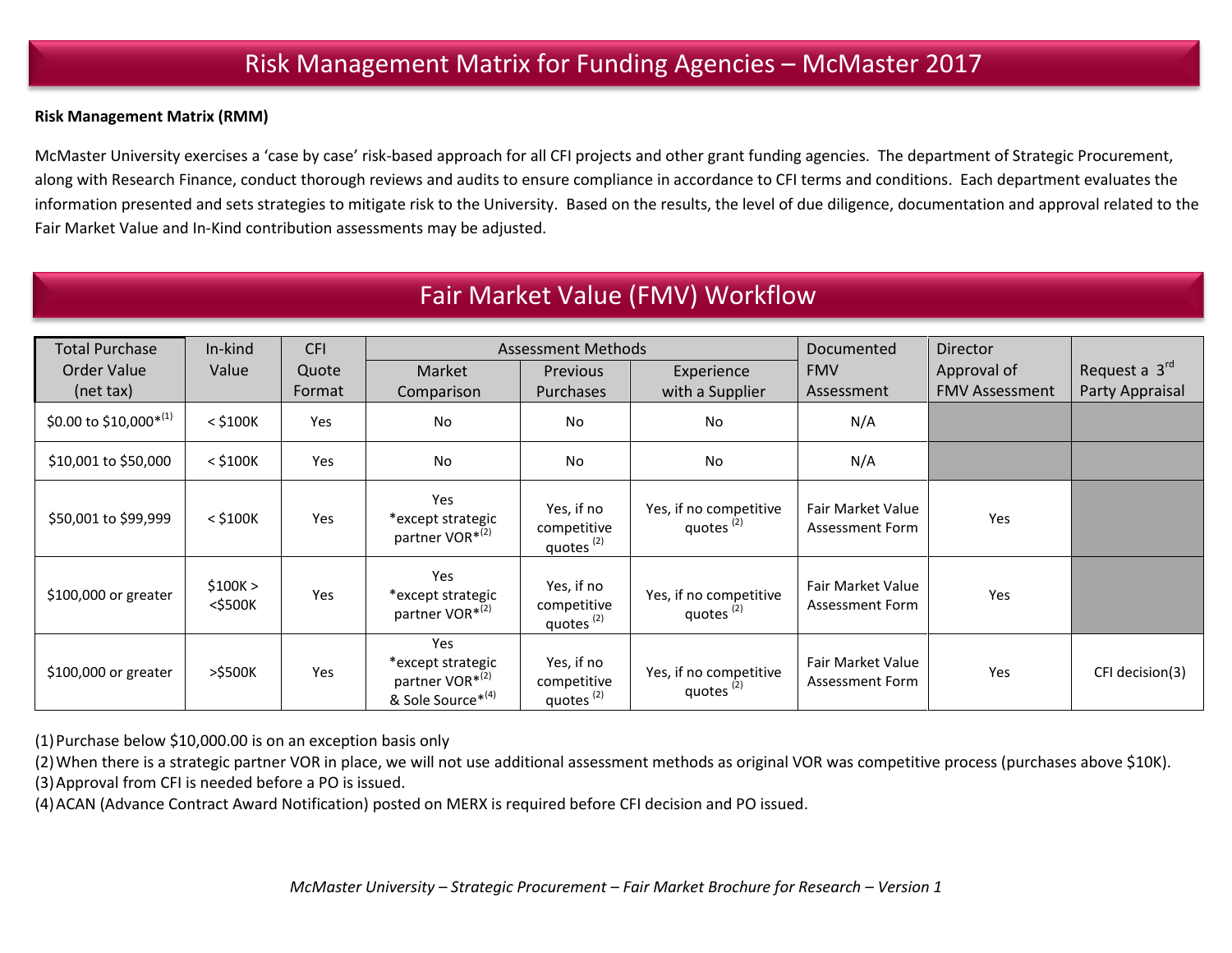# Fair Market Value (FMV) Process

### **RESEARCHERS/REQUESTERS\*:**

Researchers are required to provide Strategic Procurement with the information below for all CFI quotations requiring Fair Market Value assessment. Researchers are to ensure the required 'backup' information is attached to the Purchase Requisition to address Assessment Methods with the exception of purchases requiring CFI decision items identified as: (a) In-kind above \$500K (b) In-kind above 45% (c) high-risk project

For all related Purchases researchers are required to provide information to Strategic Procurement to address the topics below. Identify any areas that are not applicable, or where information is not available. Please work with the appropriate Strategic Procurement Specialist to address the following:

- A) Price Comparison- describe discount, educational discount, etc.
- B) Technical Differences- features, specifications, strengths or weaknesses
- C) Performance Differences- features, specifications, strengths or weaknesses
- D) Supplier Reputation- long standing to McMaster, no issues, specialty products, responsiveness, reputation, experience in field
- E) Service Reputation- quick response with researchers, dedicated resources, history on campus, can met service deadlines

### **\*This process will be reviewed on a yearly basis based on project experience and CFI requirements**

## Assessment Methods

### **CFI Quote Format (as per CFI Policy and program guide)**

Items involving in-kind contributions must be reported at the fair market value, which consists of the list price less normal or educational discounts. If the list price and the normal educational prices are the same, the supplier must provide a statement in their response to explain the rationale behind their pricing strategy such as "We do not have educational price policy":

#### List price

- Educational discount (offered due to its educational status)
- Normal discount (for i.e.: due to volume of purchase)
- = Fair market value (FMV) or Eligible cost
- Eligible In-kind contribution for CFI project (or contribution in-kind CIK)
- = Net selling price

### **Market Comparison (RFX or Competitive Quotes)**

A comparison of other quotes/proposals received through a competitive RFx process that supports useful market comparisons. Competitive quotes from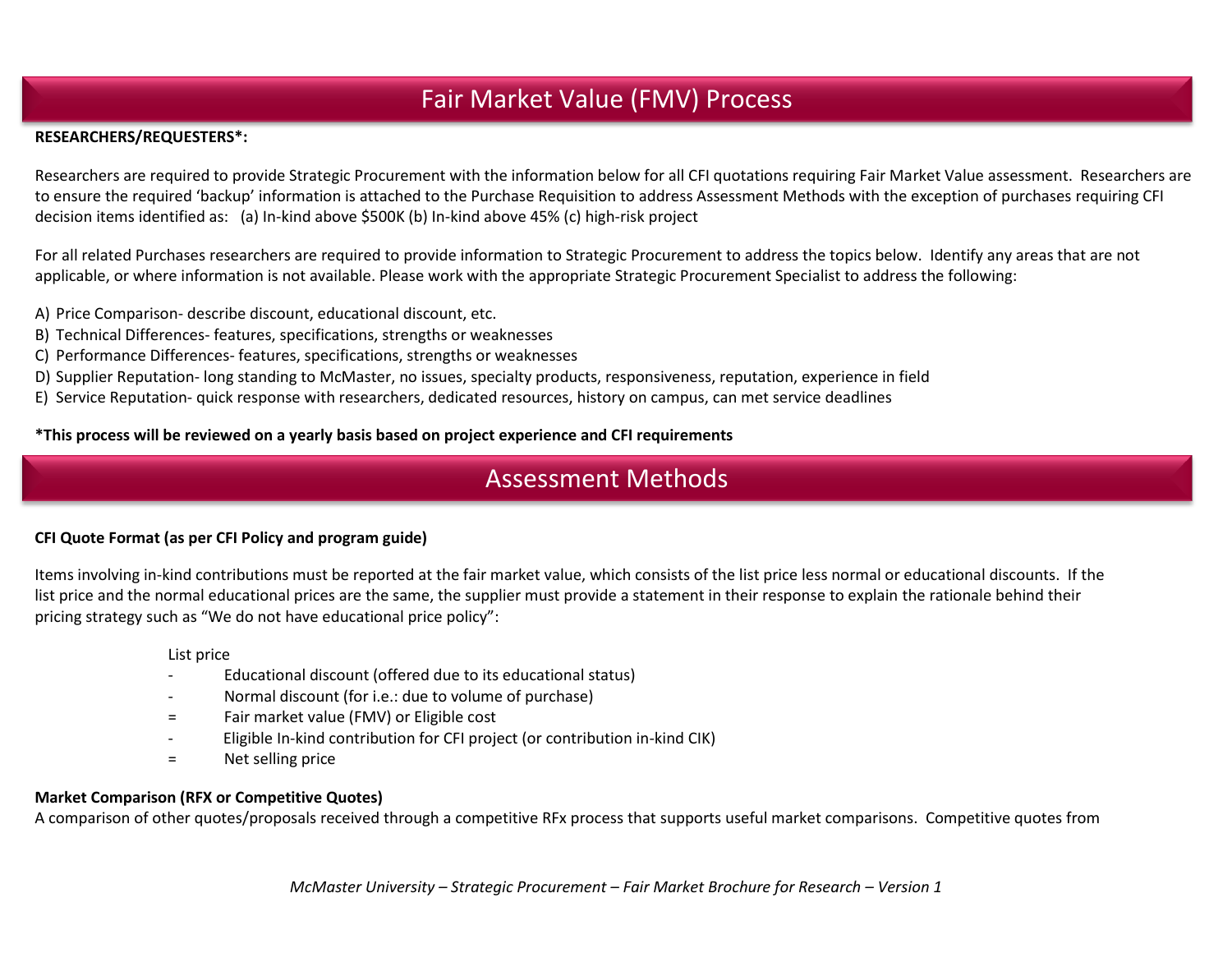multiple vendors must be received.

Note: Consider the differences in technical features, performance or other relevant factors such as i) supplier reputation ii) service history iii) technical differences iv) performance difference when conducting the assessment as noted above in the Fair Market Value (FMV process section).

#### **Previous Purchases**

When there is no competitive pricing information and when no other supplier information is available, a comparison will be completed based on previous purchases of the same or similar infrastructure item where the purchase was not related to a CFI-fund project and did not involve any in-kind contribution (eg. redacted invoices).

#### **Experience with a Supplier**

Review quotes from the supplier to determine their previous normal and education discounts, and in-kind contribution percentages.

## Assessment Documentation

#### **\$10,001 to \$50,000**

Strategic Procurement Management will review all documentations related to the purchase order completed by the Strategic Procurement Specialist owing the commodity. Management Sign-off will occur once all documentation is found appropriate. A Purchase Order, including a signed FMV form, will remain on-file in Strategic Procurement department.

#### **\$50,001 to \$99,999**

Fair Market Value Assessment Form (FMVAF) will be completed by a Strategic Procurement Specialists using the Assessment Methods, including all supporting backup documentation.

The FMVAF assessment must be reviewed and approved (signed) by the Director of Procurement Services and forwarded to Research Finance.

#### **\$100,000 and > with In-Kind < \$500,000**

Fair Market Value Assessment Form will be completed by a Strategic Procurement Specialist using the Assessment Methods with supporting backup documentation.

The FMVAF must be reviewed and approved (signed) by the Director of Strategic Procurement Services and forwarded to Research Finance.

### **\$100,000 and > with In-Kind > \$500,000**

For purchase above \$100K with \$500K or more of In-kind contributions, we will contact CFI for discussion and direction. The University will not issue a purchase order until the CFI has provided feedback and management agrees to proceed with a 3<sup>rd</sup> party appraisal. The University will issue a FMV document package to CFI for their review.